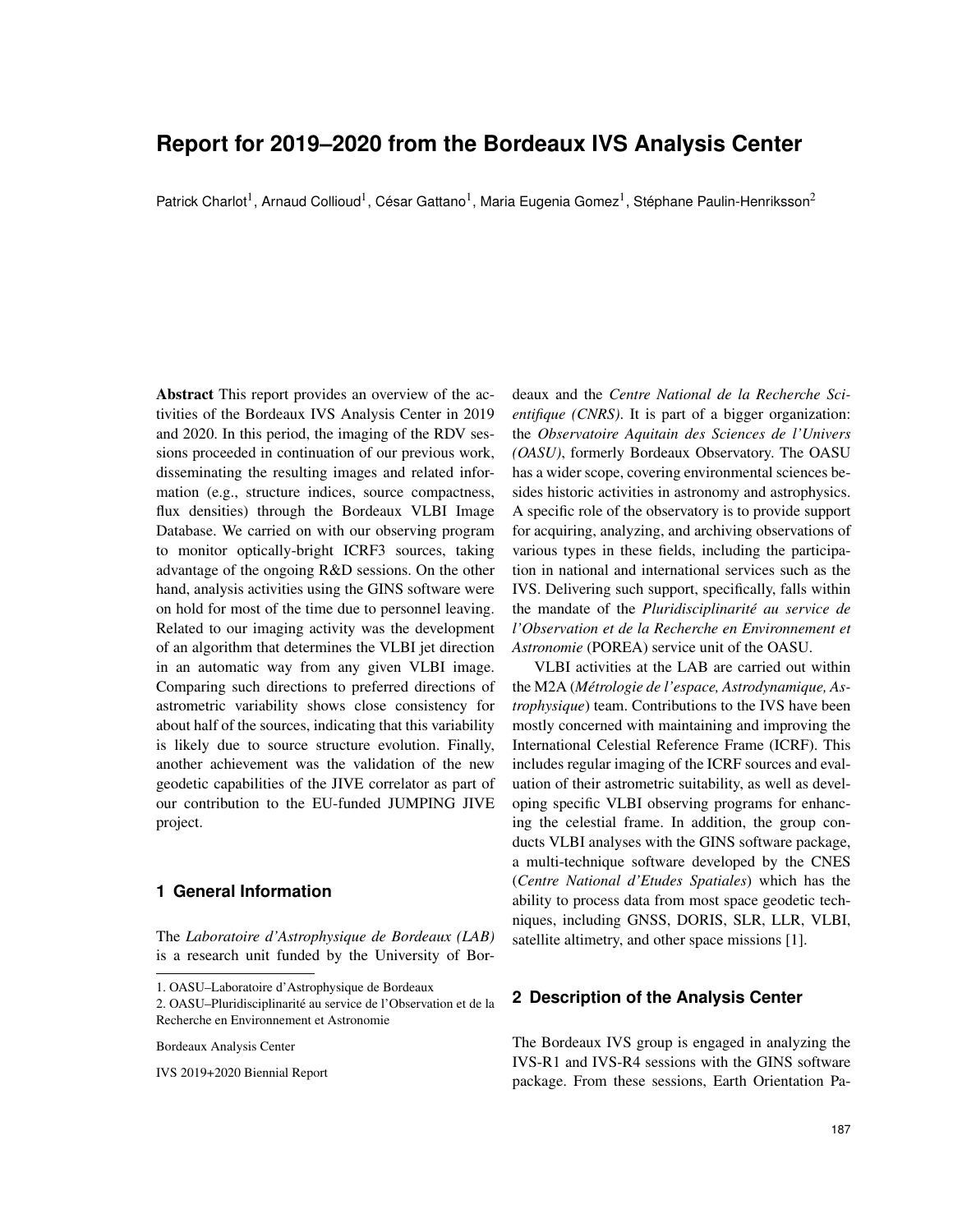rameter (EOP) estimates with six-hour resolution were produced. The focus of this analysis work is placed upon developing a state-of-the-art operational VLBI solution with the goal of contributing to the IVS primary EOP combination in the future.

The Analysis Center is further engaged in imaging ICRF sources on a regular basis. This is achieved by a systematic analysis of the data from the RDV sessions, which is carried out with the AIPS and DIFMAP software packages. The aim of the regular imaging work is to assess the astrometric suitability of the sources based on the so-called "structure index." Characterization of the source positional instabilities and comparison of these instabilities with their structural evolution is an additional direction of work. Such studies are essential for identifying sources of high astrometric quality, a requirement to best define the celestial frame.

Occasionally, the group is also involved in specific observing programs or other VLBI developments. For the present period, these include the monitoring of optically-bright ICRF sources (i.e. detected by the Gaia mission) and the validation of the newly-implemented geodetic capabilities of the Joint Institute for VLBI-ERIC (JIVE) correlator (within the JUMPING JIVE project), both of which are described below.

## **3 Scientific Staff**

The period 2019–2020 was marked by some changes in personnel. As noted in our previous report, a new postdoctoral fellow, Maria Eugenia Gomez, hailing from the University of La Plata (Argentina), had joined us just before that, in November 2018, for a two-year contract. On the other hand, César Gattano completed his post-doctoral stay at the end of 2019, after more than two years with us. Additionally, two long-standing staff members, Antoine Bellanger and Géraldine Bourda, left the group in mid-2019, moving to other activities. Since both of them were involved in analyses and developments relating to the GINS software package, the consequence was that such activities remained on hold until a new person, Stéphane Paulin-Henriksson, from the POREA unit in OASU, took over during 2020. In all, five individuals contributed to one or more of our VLBI analysis and research activities in the period. A description of what each person worked on, along with an estimate of the time spent on it, is given below.

- Patrick Charlot (50%): researcher with overall responsibility for Analysis Center work. His primary interests include all aspects of ICRF, comparisons with the Gaia frame, studies of radio source structure and its impact on astrometric VLBI, and astrophysical interpretation. He also leads a work package about geodesy in the JUMPING JIVE project.
- Arnaud Collioud (90%): engineer with a background in astronomy and interferometry. His duties include imaging the sources observed in the RDV sessions using AIPS and DIFMAP and developing the Bordeaux VLBI Image Database and *IVS Live* tool. He also contributes to research in astrometry and astrophysics making use of these data.
- César Gattano (50%, until December 2019): postdoctoral fellow funded by the CNES. His interest is in the celestial frame, in particular in the characterization of the time series of source positions and the connection of the observed instabilities with the source astrophysics. He is now with the Astronomical Institute at the University of Bern (Switzerland).
- Maria Eugenia Gomez (until November 2020): post-doctoral fellow funded by the JUMPING JIVE project to validate the geodetic capabilities of the JIVE correlator and to determine the positions of the European VLBI Network (EVN) telescopes. She is now back at the University of La Plata.
- Stéphane Paulin-Henriksson (70%): engineer with a background in astronomy. His tasks are to maintain the GINS software package installation locally, to contribute to comparisons with other VLBI software packages, and to develop procedures to automate the processing for future operational analyses.

## **4 Current Status**

As reported previously, one of our goals is to implement an operational analysis of the IVS-R1 and IVS-R4 sessions using the GINS software package. Since the VLBI capability of GINS has not been widely used, a prerequisite is to assess the quality of the results derived with GINS by validating them against equivalent results obtained with other VLBI software packages. In particular, we wish to compare the individual components of the VLBI delay model in GINS with the same such components calculated independently. Based on expertise within the group, we have selected the Vienna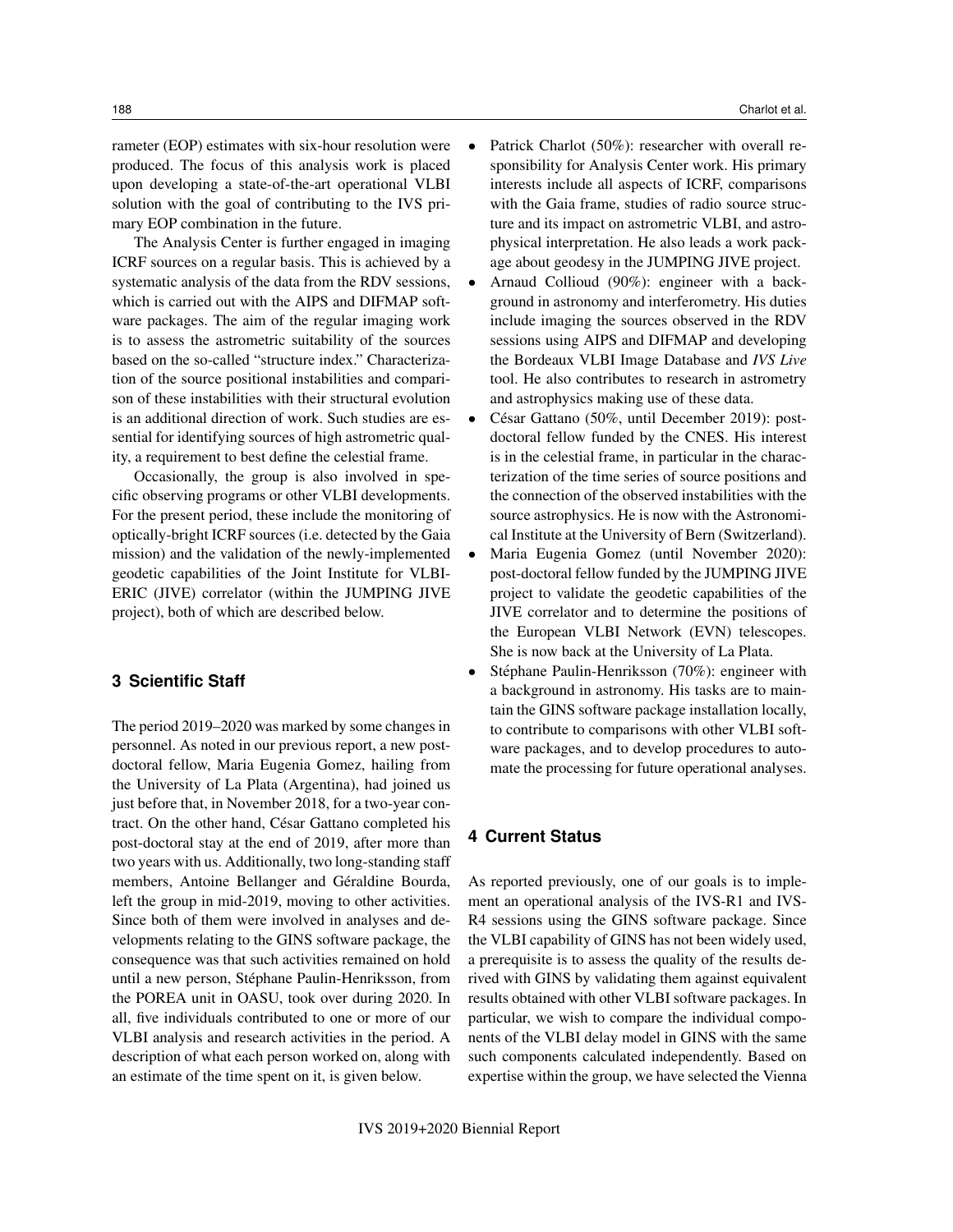

**Fig. 1** VLBI contour maps of the ICRF3 source 0333+321 at X band (left panel) and S band (right panel) for epoch 2009 July 29. The superimposed green and red crosses show the underlying clean components which define the source model. Also superimposed onto each map are the jet direction and its uncertainty (shown as red and blue straight lines), as determined automatically with the method that we devised. The yellow circle indicates the cutoff radius that served to extract the clean components used in the calculation.

VLBI Software (VieVS) as the reference software for these comparisons. Unfortunately, due to the change of personnel outlined above, this work was on hold for most of the period and was reactivated only recently.

Another major part of our activity consists in systematically imaging the sources observed in the RDV sessions. During 2019 and 2020, four such sessions were processed (RV126, RV128, RV140, RV142), resulting in 591 VLBI images at either X- or S-band for 228 different sources. The imaging work load has been shared with USNO since 2007 (starting with RDV61); the USNO group processes the odd-numbered RDV sessions while the Bordeaux group processes the evennumbered ones. The VLBI images are used in a second stage to derive structure correction maps and visibility maps along with values for structure indices and source compactness (see [2, 3] for a definition of these quantities) in order to assess astrometric source quality. All such information is made available through the Bordeaux VLBI Image Database (BVID)<sup>1</sup> [4]. At present, the BVID comprises a total of 6,992 VLBI images for 1,420 different sources (with links to an additional 6,775 VLBI images from the Radio Reference Frame Image Database of USNO) along with 13,767 structure correction maps and as many visibility maps. These originate from 83 sessions spanning a total of 26 years.

## **5 Achievements**

Apart from the recurring activities described in the previous section, we have also developed specific work to take the BVID images further. One line of investigation was aimed to estimate VLBI jet directions in an automatic way, directly from the BVID images and without going through the usual (and time-consuming) modelfitting approach. The algorithm that we devised for this purpose first determines the distribution of flux density in a VLBI image as a function of azimuth, considering all clean components within a given radius (as measured from the central VLBI component position), which is steadily increased up to a certain cutoff value depending on the image noise level. The overall jet direction is then derived as the mean of the directions calculated for all radius values considered. Figure 1 plots the jet directions obtained in this way for the source 0333+321 at X-band and S-band based on the BVID images from the RDV76 session. As shown in this figure, the estimated jet directions agree well with those observed by inspecting visually the contour maps which are superimposed in each panel. A practical application of such a calculation is the optimization of scheduling in a way that avoids observing scans in a configuration where the sky-projected VLBI baseline is parallel to the jet, since these scans are subject to

<sup>1</sup> See http://bvid.astrophy.u-bordeaux.fr.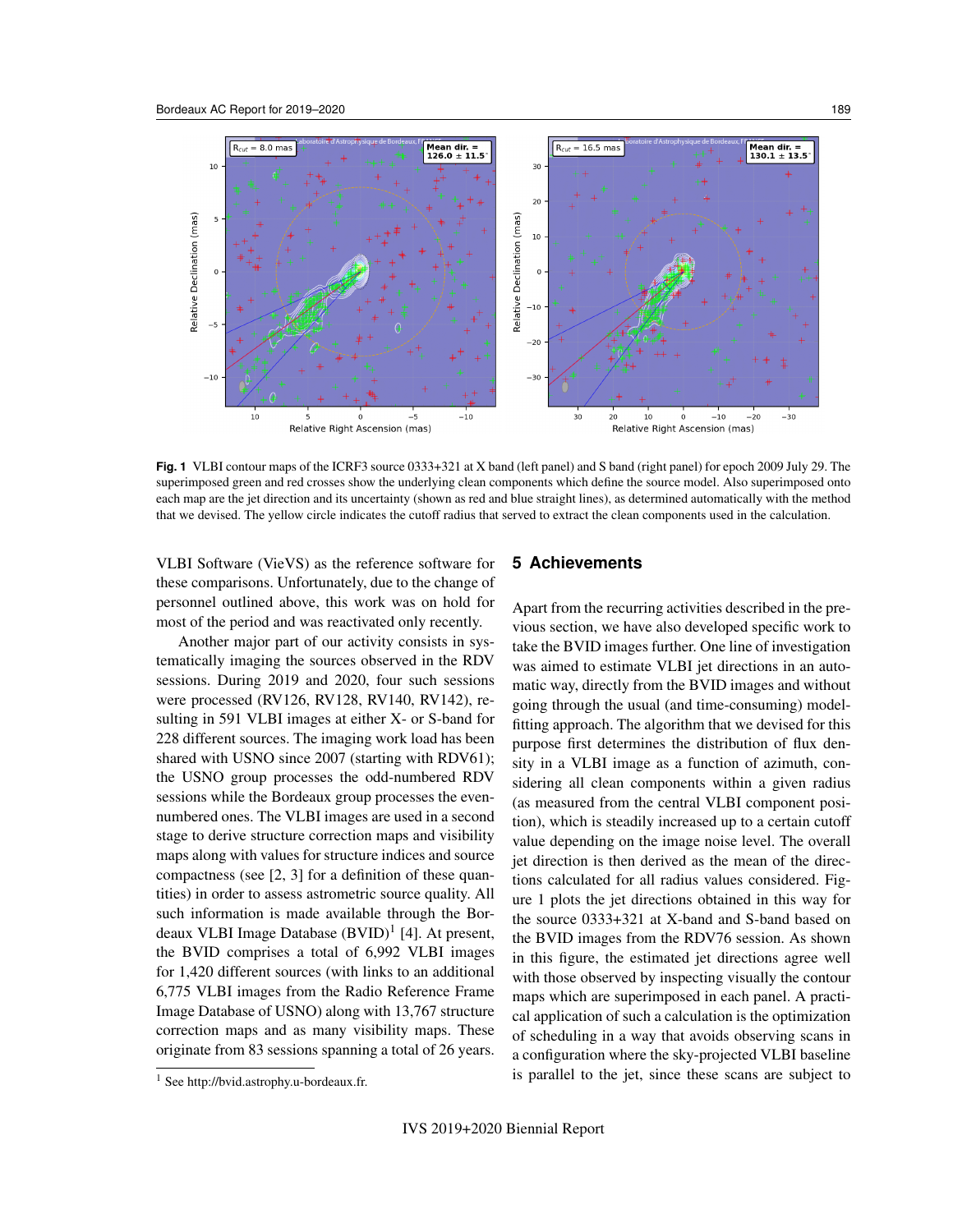large structural delay effects for extended sources like 0333+321.

The determination of the VLBI jet directions with the method described above has also allowed us to further explore the connection between VLBI astrometric variability and source astrophysics. As reported in our previous biennial report and more recently in [5], we found that more than half of the 215 sources mostobserved in geodetic VLBI may be characterized by at least one preferred direction of astrometric variability, with three-quarters of these showing a unique preferred direction and the rest showing two or more such directions. We presupposed that these preferred directions reflect astrophysical phenomena occurring within the VLBI jets, which modify the apparent source structure and hence the observed VLBI astrometric position. To assess this hypothesis, we compared the set of preferred directions derived from the source position time series and the jet directions extracted from the BVID source maps for a sample of 115 common sources. For each of these sources, an averaged jet direction was calculated by combining the jet direction extracted from all available images (i.e., at multiple epochs). The average jet direction was then compared to the preferred direction(s) extracted from the position time series. From this comparison, we found that the first or second preferred direction of astrometric variability lies within 15◦ of the VLBI jet direction for 55 of the sources, that is about half of the sample, hence indicating that the observed astrometric variability is most likely due to the changing VLBI jet morphology for those sources.

On the observing side, we have taken advantage of the R&D sessions to pursue further the monitoring of some under-observed optically-bright ICRF3 sources (i.e., detected by Gaia). Starting from summer 2020, our initial strategy [6] was refined in a way that the list of targets is now adjusted prior to each R&D session. Only sources that have not been observed for the past 30 days, taking into account all IVS sessions, are scheduled, with preference given to those that are brighter than magnitude 18, and then 19 and 20 (in decreasing order), all of which are subject to having a structure index smaller than 3 (as previously). This new scheme was made possible thanks to the *IVS Live* Web tool (see below) which allows us to obtain the observing status of any given source at any given moment.

Another achievement during the period was the validation of the newly-implemented geodetic capability of the EVN software correlator at JIVE (SFXC) as part



**Fig. 2** Comparison of the total X band delay derived with the Bonn and JIVE correlators for the data of the session IVS-R1872 conducted on 10 December 2018. Differences are plotted with respect to SNR. The red curve materializes the  $\pm 1\sigma$  uncertainty.

**SNR** 

of our contribution to the JUMPING JIVE project [7]. Although not directly related to IVS activities, this capability is nonetheless of interest to the IVS community, since it now makes the SFXC correlator fully able to process IVS-style data and export them through the standard Mark4-HOPS-vgosDB geodetic route. For exercising this route, the data from the IVS-R1872 session, originally correlated with the Bonn DIFX correlator, were reprocessed with the SFXC correlator, fringefitted with HOPS, and exported to vgosDB format, after which the content of the resulting vgosDB file was compared to that of the original file produced in Bonn. Looking at the multi-band delays (Figure 2), the comparison indicates that the differences between the two sets of quantities have a weighted rms of 5.5 ps and fall within the calculated uncertainty for 95% of the data, which is in line with the expectations [8]. Taking advantage of this new capability, we have also gone further and conducted two dedicated EVN experiments, in June 2018 and October 2020, for the purpose of determining the geodetic positions of the EVN non-geodetic antennas, also one of the goals of the JUMPING JIVE project. Here again the new route was successfully exercised and the corresponding data are being analyzed.

Finally, it is worth pointing out that the ICRF3 work has also been fully published during the period [9]. Besides the frame presentation and various comparisons, including between radio and optical positions, the paper also addresses the future evolution of the ICRF and prospective observations by the IVS for this purpose.